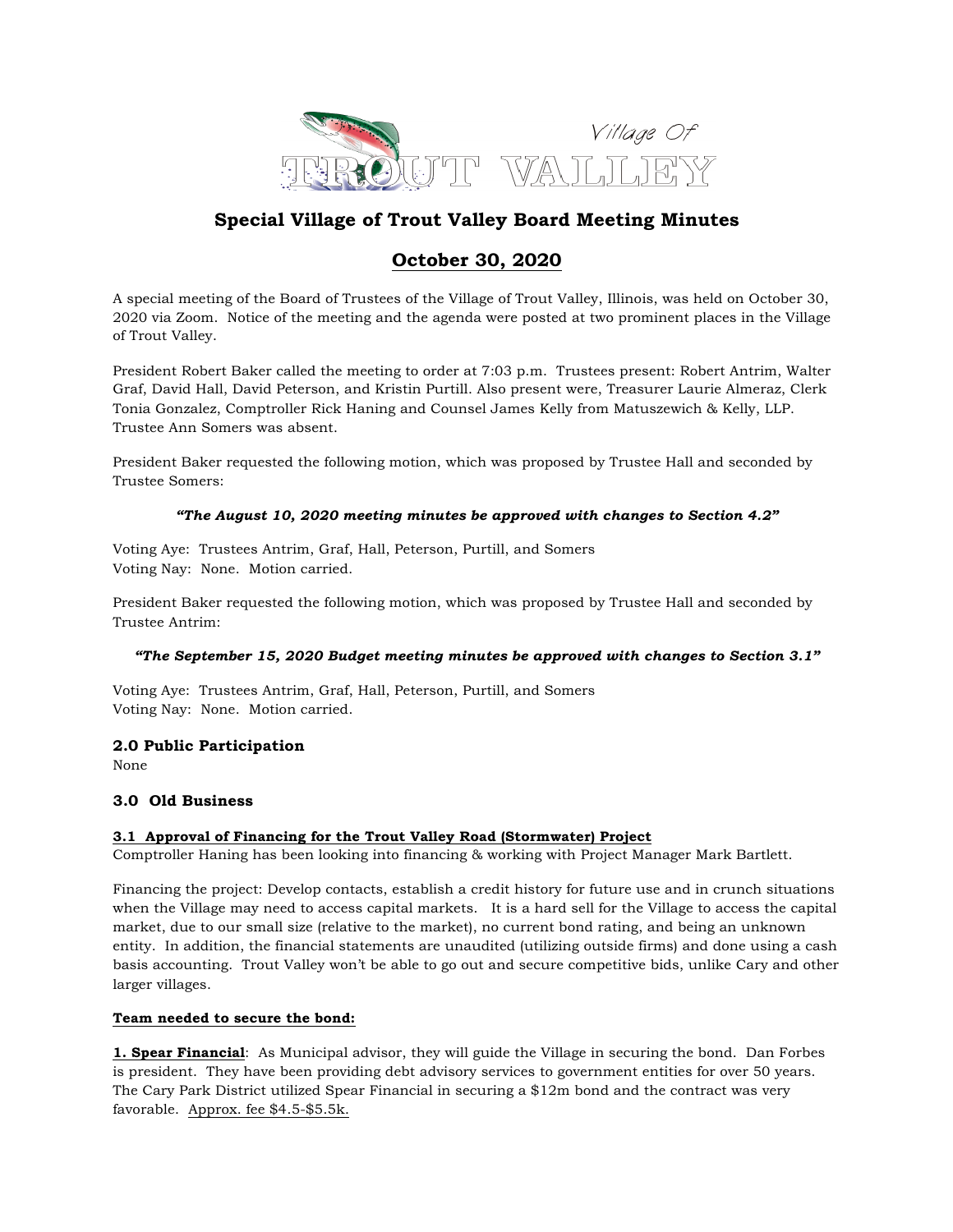**2. Ice Miller Legal Counsel**: Bond legal counsel firm based in Indianapolis with a Chicago office. James Snyder, Partner. They will prepare the legal documents for all transactions and offer opinions pertaining to the taxability and validity of the bonds. Approx. fee \$2.5-\$5k.

**3. Bernardi Securities**: They were recommended by Speer Financial and they only handle municipal bonds. They act as a "Placement Agent" and find purchasers for the Villages proposed bonds. In addition, they are well known in this area and have a relationship with the Village of Cary. Bernardi is known for placing bonds with high net worth individuals. Approx. fee \$9-\$9.9k

#### **Structure of the proposed bond**:

\*\$400k - \$500k maximum bond proposal \*10-15 year repayment w/use of Double Barrel Bonds

Comptroller Haning reviewed the quote from Speer Financial, for the total cost for of all three services to be under \$20k. These fees will mitigate the cost associated with the small amount of funds the Village is attempting to borrow. The Village does not need to choose the amount, rate or term at this time. The bond counsel is needed first, to start the paperwork. Approval is required for the ordinance to sell the bonds.

Comptroller Haning reviewed the time table from Speer Financial, to secure the bond. The target for authorizing the ordinance is at the December 7th Village Board meeting. A 30-day notice is required for posting the ordinance. A hearing may be required if a percentage of residents disagree with the proposed bond ordinance. The Village intent, is to fund the bond, with no taxes from the residents.

President Baker requested the following motion, which was proposed by Trustee Hall and seconded by Trustee Peterson:

## *"To approve the initiation of financing the road (stormwater) project and retain the recommended firms at a cost not to exceed \$20k."*

Voting Aye: Trustees Antrim, Graf, Hall, Peterson, and Purtill. Voting Nay: None. Motion carried.

The TVA is eager to see the project completed in 2020. Discussions held regarding the selection of recommended firms. Bank loans are limited to 10 years or less. Comptroller Haning was looking for a 10-14 year loan. Bernardi provided a 10-15 year bond payback.

The bond would be structured similar to a mortgage with typically two interest payments per year & one principal payment per year. A 2-3% interest rate would be very good. Due to low interest rates available, now is the perfect time to borrow money. Given the cost to issue the bond, it may be prudent to borrow additional funds for other short-term stormwater projects. Comptroller Haning will research possible prepayment penalties. MFT and CR&B funds cannot be used to fund this project. The greater the Village commits from the General Fund to the project, the better the interest rate.

A pledge/commitment is needed. If the General Funds are not available, the levy would be placed on the residents of Trout Valley (not Cary). A vote of residents is not required to place a levy. Comptroller Haning cautioned that the Village will need to be very careful in what areas the funds are being spent, to ensure the bond is repaid. Only projects that use restricted funds would not be impacted by the bond cost.

The Village board thanked Comptroller Haning for his work on this project. He hopes to have a contract by the December 7th Village Board meeting.